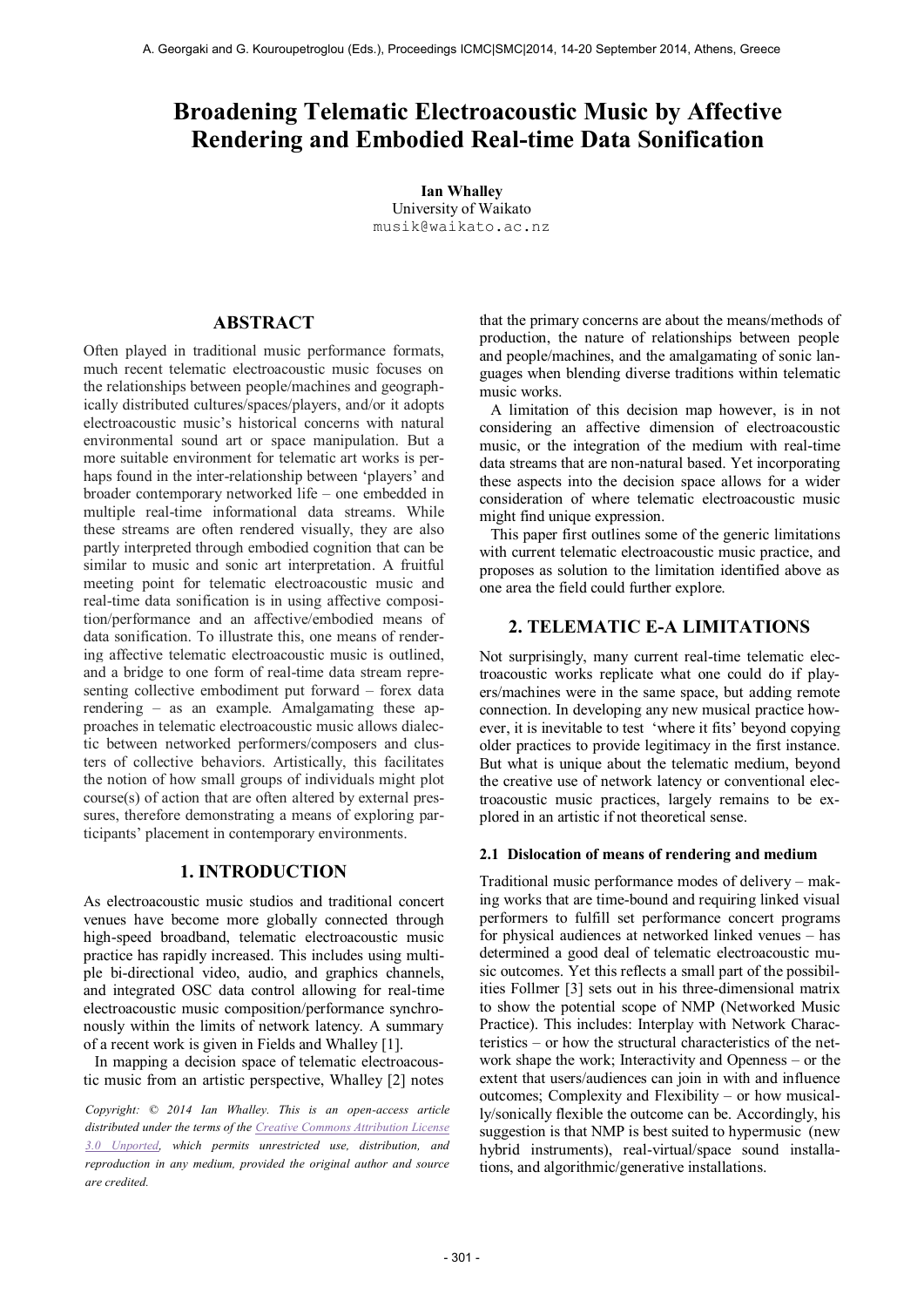Hybrid instruments through distributed input and sound object manipulation have received a good deal of attention in practice and the literature as people look to build new instruments suited to this new environment. But a limitation of Follmer's analysis and recent practice is in not widely considering the range of means by which network space can be connected.

In addition, given the flexibility of approaches that can be used in NMP spaces, many current electroacoustic telematic works center on Weinberg's [4] notion of musical structure or composer controlled based goal approaches where participants (agents and/or humans) fill prescribed musical or performance outcomes. This is in contrast to processes-based approaches that explore possibilities or fulfills goals through collaboration or competition and where user experiences may differ with each session.

Given these theoretical schemes, the practice of rendering telematic electroacoustic music into concert hall formats seems somewhat unsuited to exploring much of NMP's wider possibilities, and it may be better rendered as an Internet-focused medium with works played over longer periods, with multiple participants (real and virtual), and with plans that are flexible in real-time. With all performance outputs able to be streamed live to worldwide audiences, Internet-only broadcast may then allow greater exploration of the telematic art medium rather than linked concert hall rendering.

## **2.2 Relationships theory limitations**

In much telematic electroacoustic music practice, relationship models of getting things done from a production perspective are still ground in older practices of composer performer chains of implementation, or Projected Dramaturgy where one node acts as the author and other nodes contribute or project to it, as defined by Rebelo [5]. Less common is his notion of Directed Dramaturgy – where authorship remains with a group or individual who takes on a director's role only; or Distributed Dramaturgy – where authorship is retained by each node while contributing expertise and content to shared production and therefore having more flexible outcomes. A limitation in the scope of this relationship possibilities model here however, is that it does not allow for aggregates of collective behavior that might become useful parts of works through data sonification.

Further, an area that has also received attention in NMP work, given non-trivial machines and how OSC messages can be exchanged between individuals/machines and between groups through Internet2, is the role of intelligent machines implemented through multi-agent technology [6]. As electroacoustic music practice increasingly moves out of edit-based production methods and into live performance, practitioners have two choices at, or between, telematic nodes. These include: a multi-agent system that is self-contained (generative model), or one that can include external input (machine or human) to make a generative improvisational model using intelligent machines. Yet again a limitation of this taxonomy is that machines also need to be considered as something that interacts with external and non-human data streams, rather than just an extension of traditional performance practices, or partners in it, at or between telematics nodes.

While NMP exploration then extends current interactive music paradigms through relationships changes in the roles of composer, musician and producer, anticipates the further deployment of intelligent machines, and more participatory roles for audiences; there are two other areas that are fruitful to address to extend the medium.

## **2.3 Affective electroacoustic music and data streams**

Largely neglected in NMP is the affective/emotive nature of electroacoustic music production, and data stream sonification.

The affective nature of electroacoustic music is not widely engaged with generally in theories of production, yet worth broader consideration [6] as a way of further understanding semiotic function if its communicative nature is to be better understood. Further, while sonification of the natural environment, either by the direct transfer of sound or data sonification in real-time is an increasing part of telematic electroacoustic music practice, realtime sonification of crowd behavior in this context remains to be explored.

Yet what makes networked life unique is not so much that it is inter-connected and high-speed, but what is connected – vast quantities of aggregated data reflecting various types of behavior that is inter-related through single and/or multiple events – and that viewers can be remote yet active responders to these events.

 In this networked space, people are embedded in a type of virtual shared collective and interactive limbic system – one also inhabited by ubiquitous intelligent machines that can interact with people and other machines, and one which also monitors and responds to natural environments (weather, seasons, disasters etc.). Furthermore, crowd reactions reflected in data streams like sentiment indicators with their associated feedback loops are likely to be influenced as much by affective concerns (feeling/emotion) as they are by reasoned thinking.

A broader consideration of embedded networked space may then be a better 'natural' space for telematic electroacoustic music practice, reflecting a contemporary aesthetic, particularly if it explores the medium in an affective/embedded way.

# **3. AFFECTIVE E-A MUSIC**

A recent implementation of affective electroacoustic music rendering and representation for telematics electroacoustic music is found in GNMISS (Graphic Networked Music Interactive Scoring System) - Whalley [7]. This allows distributed co-improvisers, mainly using a directed dramaturgy approach in early system tests, to communicate through a scoring system.

GNMISS has four visual layers that illustrate the dramatic structure of works, each represented on a circle with parts for each 'player' to follow. One layer maps emotions to colors based on associated words as a primary basis for gesture and timbre representation. This mapping is based on Plutchik's circumplex scheme of emotions that collates a range of prior studies, and is model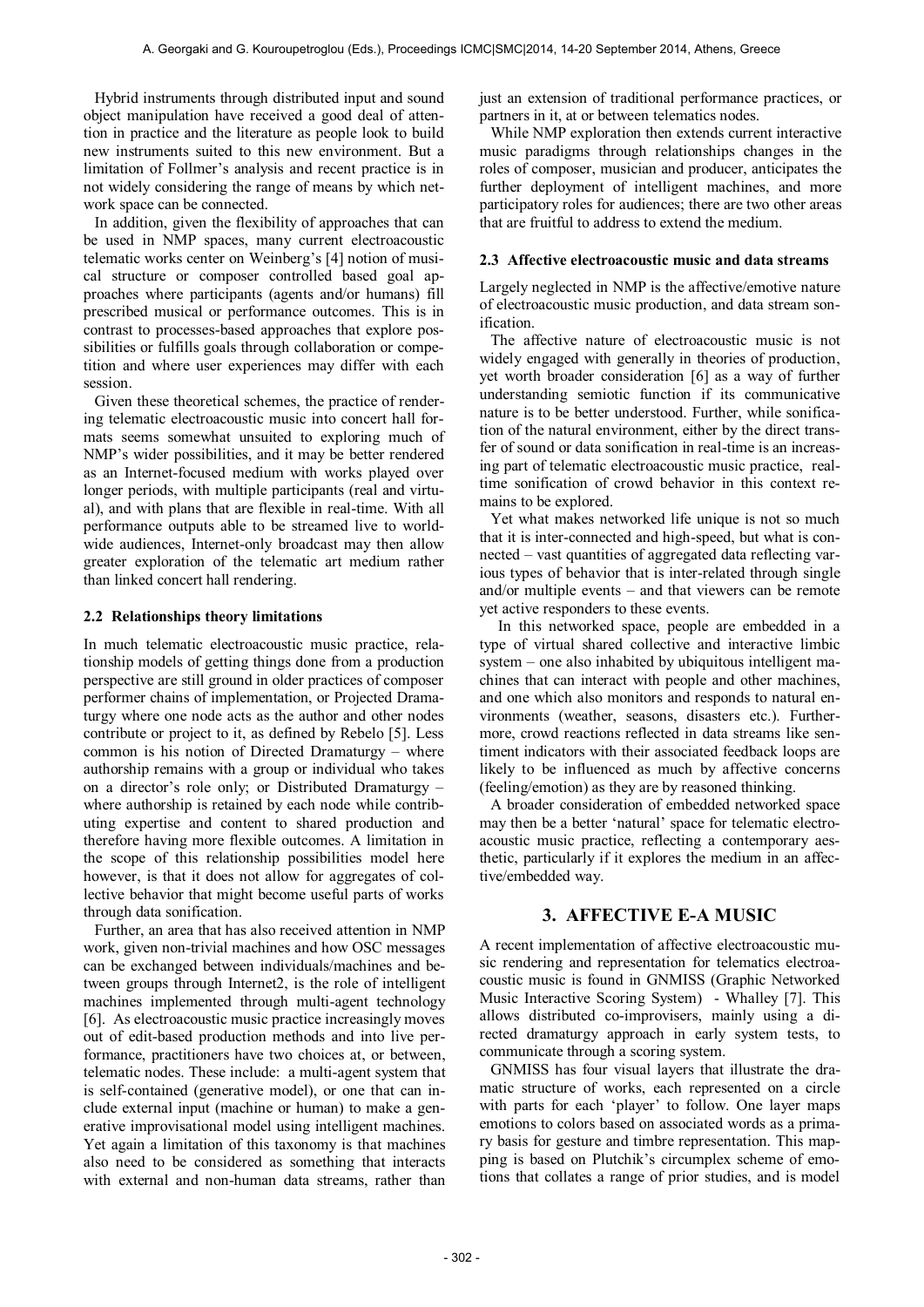often used in affective computing [8] – see figure 1. The limitations of cultural specificity are acknowledged. GNMISS adopts Plutchik's corresponding color attributes for each emotion as a way of representing them efficiently in the score (figure 2).



**Figure 1**. Plutchik's emotion circumplex

A second score layer gives sonic motives and the general frequency range for participants to follow. A third layer allows for more detailed indications of gesture and sound archetypes through representative symbols that were purposed design for the system, to signify types of sound objects to be played during the emotion line by each participant. The inside layer in the circle represents key centers for any spectral information players might adjust to if needed. For timing, the circle turns in clock time with the current playing position always at noon, and a central metronome shows speed independent of clock time.

Technically, client programs sit on distributed machines across the Internet, with data being coordinated by an OSC Server. Any participant or editor can change data in the score from any location and all scores update simultaneously. Distributed scores can then be built by a composer or by a team (players or otherwise). Renditions can have different outcomes depending on participants (people or machines) assembled for the performance, their interpretation of score parts, and interaction with other players' interpretation of their parts.

Central to the sonification of these scores, is the way participants realize their parts in affective ways according to the line ascribed to them. Sonification here then relies on the practical musicianship and real-time control sound makers bring to renditions of the score. The system has been demonstrated in tow recent telematic works *Sensai na Chikai* [9] and *SymbolAct* [10] in 2012.

This approach can also be used to break down the division between audiences and performers, where people take part in the narrative in some sections, but be recipients in another. The circle can be adjusted to any time scale, and parts added within the limits of readability.



**Figure 2**. Telematic Score for *Sensai na Chikai*

Through GNMISS, the affective element is brought to the fore and the structure of dramatic works set out, and narratives can be quickly structurally altered as works develop in a collaborative environment by one or more players or non-playing authors.

The use of this system presented the possibility of how external narratives may be included in and influence the interactive affective dialogue of players, and how realtime data-streams of crowd behaviors might be sonified in the context of the GNMISS system to extend its network embedded nature.

# **4. DATA SONIFICATION**

To explore this, a suitable data stream was needed. And one of the best real-time representations of dynamic crowd behavior that is available on the Internet, as well as one responding rapidly to external events (economic, social, natural, political) is foreign exchange trading data (forex). Further, as one of the world's largest financial markets, it directly influences many of our lives. But it is also useful from a NMP perspective because it provides rapid action in small time frames, reflecting a range of human actions and machine based algorithmic trading – a meeting point between machine and human rapid decision-making.

## **4.1 Sonification: Suitable Approaches/Frameworks**

Aspects of the recent scope of data sonification are well covered in recent literature such as *The Sonification Handbook* [11], the International Conference for Auditory Display (ICAD), and a recent edition of *Organised Sound* [12].

Vickers and Hogg [13] provide an overview of the aesthetic issues in the field: particularly the relationships between sonification (ars informatica) and music and sound art (ars musica); and abstract in contrast to concrete approaches to sonification. They represent this on a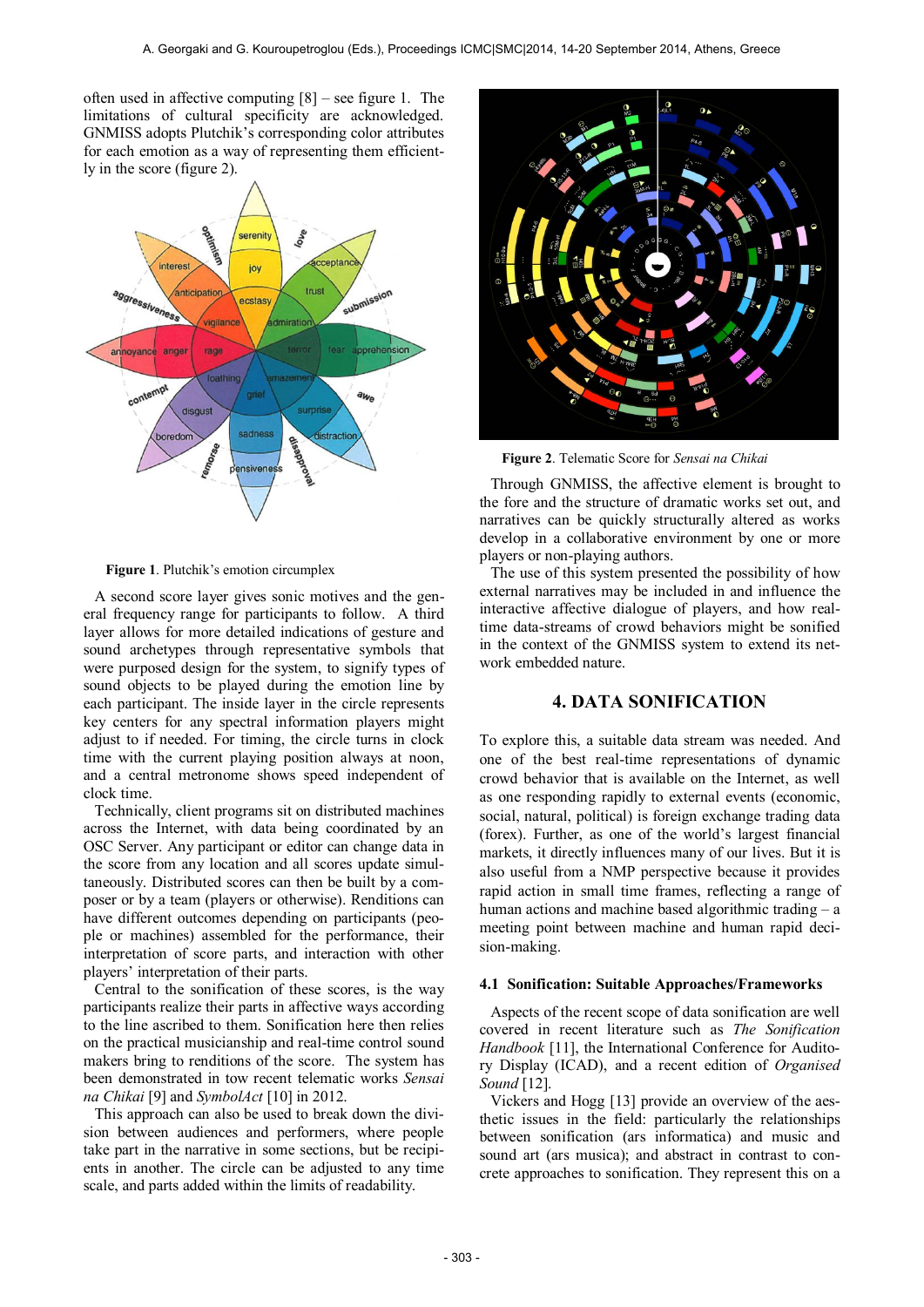circular diagram to show the continuity between different approaches.

From their schema, a suitable solution needed to sonify a forex data stream for the purpose of incorporating it with GNMISS pointed to an ars informatica approach, but one that leaned toward the metaphorical mapping of data – particular because the intention was to include some sort of embodied sense of the data stream.

More broadly, the sonification of financial data has received ongoing attention in the literature. Worrall [14], for example, gives a summary of approaches to sonifying capital market data, and the difficulties of doing this in terms of direct mapping, noting that the markets do not resonate according to acoustic laws. His solution proposed was transforming the data so that it resonates, but this approach is not well suited to the metaphorical translation needed to address extending GNMISS.

#### **4.2 Embodiment**

In line with requirements set out at the beginning of the paper, Grossman [15] puts forward a productive starting point regarding sonification used for knowledge generation as an extension of auditory sensibility toward previously imperceptible properties of our environment. Accordingly and based on the nature of our bodies that are mediators between a shared exterior individual interior world, he suggests a model that covers three problematic areas of bodily extension: the cognitive, the physical and the extended. The value of what is proposed here, is that it makes thinking in embodied terms central to sonification, and the notion of both individual and group embodiment of data, and the relationship between these two.

#### **4.3 Mapping**

The need for subtle mapping that will make sense in an embodied way to audiences is also a continuing concern in the literature. Worrall [16], for example, puts forward a method called a Gesture-Encoded Sound Model (GESM) toward synthesizer parameters being mapped to data in a way that makes sense to general listeners, influenced by performing musician input to aid this mapping.

Extending this, Worrall [17] again notes the need to understand micro-gestural inflections in the parameter mapping of sonifications, arguing that many computer music software tools used for data sonification are unsuited to the task due to being based on adaptions of computer music tools suited to playing notated scores.

 But, as recent research suggests, listening is embodied and invisibly enacts internal gestures accordingly, so sonification using parametric mapping should incorporate micro-gestural inflections to enhance the intelligibility of aural translation from the data.

From the perspective of extending the NMP perspective, the notion put forward of getting musicians involved in the potential mapping problem early as part of the solution was worthwhile.

# **4.4 Affective mapping – prior literature**

Two recent articles have looked at the affective mapping of in terms of capital markets, and data sonification generally in electroacoustic music.

Kirke and Miranda [18] in *Application of Pulsed Melodic Affective Processing to Stock Market Algorithmic Trading and Analysis,* put forward a system that utilizes 'melodies' representing affective states, noting that affective computing is an increasing part of recent artificial intelligence development, and such work is also in line with the progress of HCI looking at the understandability of affective outputs to users/engineers. Their PMAP method then facilitates an understanding of an affective processing path by both hearing an aspect of affective computing process and interfacing with simple affective input/output systems. PMAP, in the example given, is applied to an algorithmic trading system interacting with an affective-based model of a simulated stock market. The leap made here is in connecting affective computing with metaphorical data representation (mood) in realtime, although using a simpler map of emotions than that adopted by GNMISS. But for the purposes of extending GNMISS, the limitation of the work is in not embedding the sonic output in performer-based embodiment, and in the limited range of sonic representations of affective outputs in comparison to Plutchik's emotion schema.

Finally, a recently released paper providing a systematic way of evaluating the relationship between sonification and emotional representation is Wanderley and Winter's [19] *Sonification of Emotion: Strategies and results from the intersection with music* – again in line with affective computing developments. After identifying favorable contexts for the auditory display of emotion and surveying the state of the research field, they reinforce the conditions needed for sound to meet the requirements of sonified emotions. Accordingly, strategies for display are given that use acoustic and structural cues intended to trigger selected auditory-cognitive mechanisms of musical emotion. In applying the outcome to sonification to convey a selected range of emotions – using one approach designed ecologically and another computationally and evaluating the outcome – they illustrate that while a computation design performs better, an ecological design is better suited to emotional communication. They then point to development of computational design/evaluation for future development.

This seminal work provides a means of more accurately linking sonic production to intended emotional response in artistic work that had largely been widely articulated intuitively by musicians using GNMISS. And the ongoing work may provide a more systematic basis for translating aspects of real-time data streams aurally in ways that will make emotional sense to wider audiences.

# **5. THE DATA STREAM SONIFICATION**

#### **5.1 Framework**

For the purposes of the test to extend the GNMISS system, the USD/JPY real-time forex exchange rate was used – mainly because it is a stream that is very active in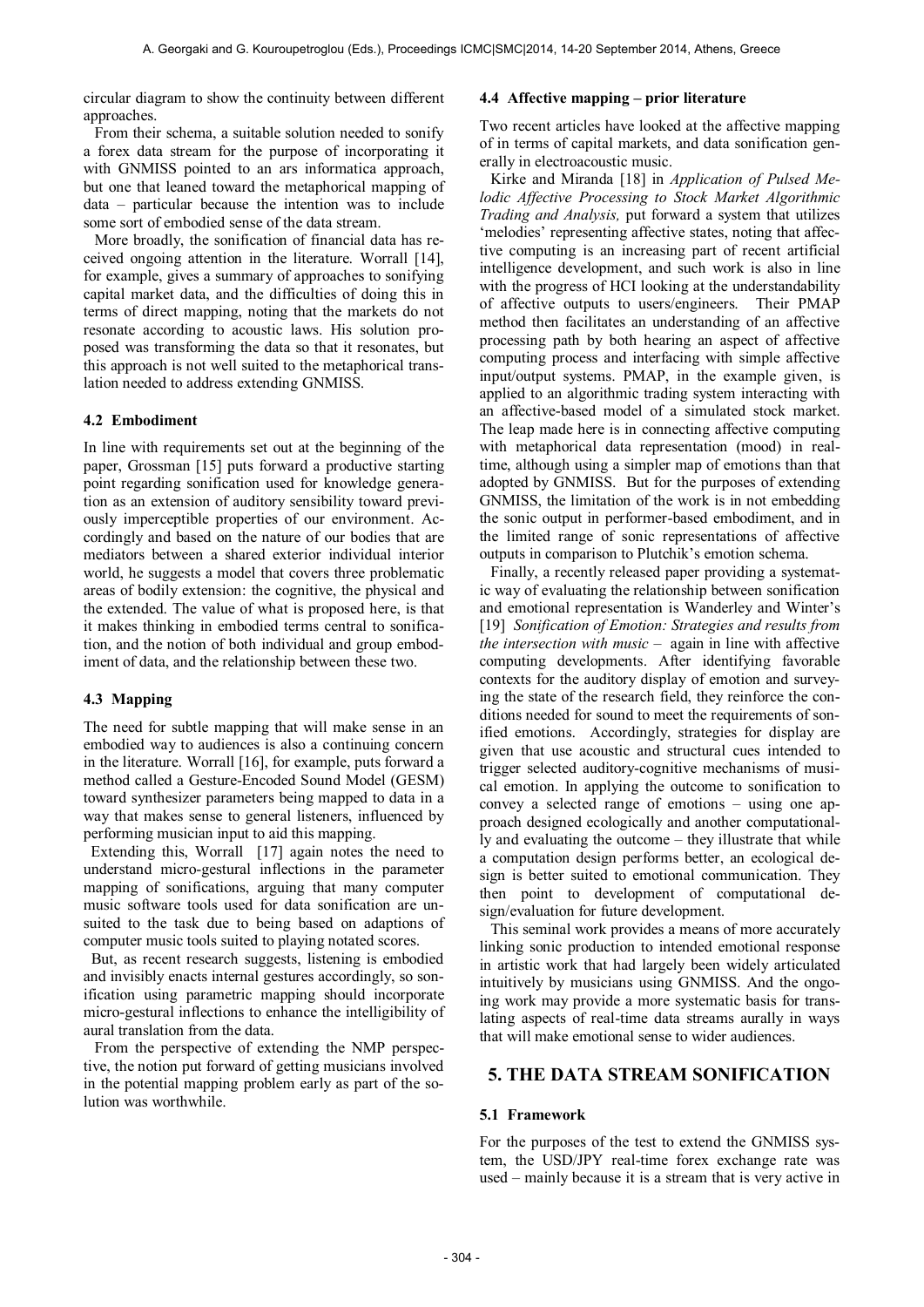the Asia/Pacific region during working/evening hours, so provided significant price and volume action during the testing periods. This forex stream was set to one-minute intervals for display.

Using basic technical indicators for forex trading (figure 3), the candles give the strength of sellers (red) or buyers (blue) in the market. The size of the candle body gives the opening and closing price of the currency bought/sold within each minute, and the wicks of the candles indicate the high and low points of the price within each minute time frame. The blue boxes at the bottom represent accumulated tick volume per minute. Apart from the diagram information, the changing tick value within each minute is available numerically in fractional pips.



**Figure 3**. Candlestick rendition of sellers and buyers, and proxy of volume in tick data at the bottom, over an eight minute period.

A tick is a change in the value of an exchange rate, or the outcome of buyer/seller action. Volume in these terms is the number of times within the minute that the exchange rate changes in value. A pip is a fraction of a currency. A pip for dollar-based currencies is 1/10,000th of a dollar (i.e. the fourth decimal place). A pip for yenbased currencies is 1/100th of a yen (i.e. the second decimal place). But some currency exchange dealers operate in 1/10th of pips, or fractional pips where the exchange rate is quoted to either 5 or 3 decimal places – dollars and Yen respectively – which was the case for the Yen data stream used in this project.

The questions were then how to sonify the trend to make sense of the direction of trading, how to sonify data movement within the current minute, and how to make the sonic output somewhat distinct from the affective output in GNMISS so that it could be heard and remembered in the context of GNMISS performance.

To begin with, only the prior five minutes of trading data was used to identify a market trend, because this gave an adequate time scale to provide the market direction

suited to performances in GNMISS. The tempo of the GNMISS score rotation and the market data stream changes were both 60 bmp so that they synchronised with each other.

Based on the literature put forward, to get an embodied sense of how the forex stream might be communicated in a meaningful way to musically adept people who may take part in GNMISS based performances, as well as communicate with audiences, three adept musicians and sound object manipulators using their 'instrument' of choice were given five common forex trends in the USD/JPY to realise sonically, as well as the current data stream movement represented in a moving tick line to respond to. Player slowness of response to real-time tick value and lack of exact accuracy in sonically interpreting trends was accepted in favour of getting a sense of sonically embodied solution in the first instance.

Their recordings were played back to a second set of three players who were given the visual data streams diagrams they were rendered from, but they were not told which audio file belonged to which visual representation, to see how closely they could match the sound files with visual renditions. Interestingly as test progressed, the listeners became better at physically drawing closer approximations of the sonic outputs in candlestick and volume bars, without referring to the corresponding charts.

Over four weeks this informal method resulted in finer iterations of sonic renditions, based on production and feedback between performers and blind testers. From this work, a set of basic rules was devised to sonify the data in a way that made sense to both groups. The performances made, however, only provided approximations of more accurate outcomes that might be possible by mapping parameters directly in to sound from the data stream, once rules were known.

From mapping largely macro gestures through performance, a simple range of possible sound parameters that might be mapped directly from the data stream was considered, such as tempo, rhythm, volume, timbre (multiple parameters), ADSR, pan, and effects such as distortion, delay, filter, filter delay, phase/flange, spectral manipulation, reverberation/ echo, granular manipulation. Based on the performance test made, the best sonic translations identified came down to only a few useful elements (see next section). Partly this may have been because two GNMISS players used in some of the forex sonic translation trials were also aware of the need for the forex stream sonification to be distinctly identified in GNMISS performances.

The most complex part of parameter mapping was the selection of timbres by performers to interpret various aspects of the stream. Accordingly, where there was most agreement on what was suitable as representation, timbres to be mapped were kept as close as possible to the dynamic 'patches'/sounds that performers selected, to retain their communicative sense.

While more subtle micro-gestural elements were also captured as part of performance trials, these were set apart in the first instance in favor of encapsulating broad gestures for the purpose of first integration tests between the sonified stream and GNMISS.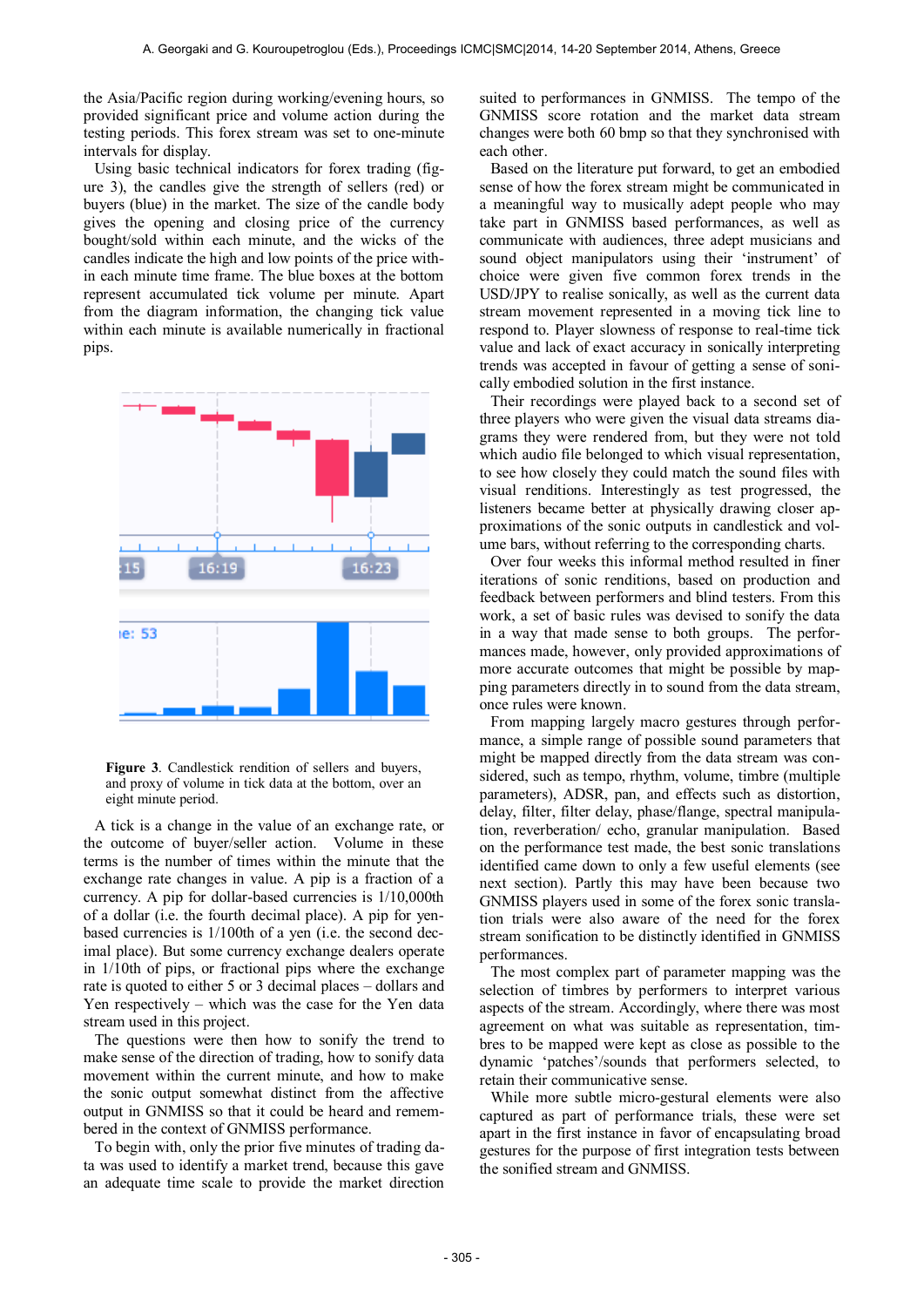#### **5.2 Basic mapping**

Accordingly, the first version of a sonic macro rule set was mapped as follows, bearing in mind that the stream had to be represented as a trend, a current state, and be recalled in the process of a GNMISS performance.

*Starting point.* The first pitch of any piece (i.e. corresponding to the opening value of t-5) is always A440; thereafter, every fractional pip change in exchange rate is equal to a 1/3 semitone change in pitch. It is accepted here that if one used this sonic output to trade forex fractional pips, it would be a somewhat crude representation of accuracy.

*Previous 5 Summary.* Scope: Pitches in microtones corresponding to data information (open value, close, high and low) for each of the five minutes prior to the current data stream. The performance order of the pitches is open, extreme 1, extreme 2, close: depending on the overall direction (up-down) for that minute. e.g. a blue candlestick (overall direction  $=$  up) goes open, low, high, close. The *Previous 5 Summary* plays before the data stream commences (i.e. 20 seconds before  $t=1$ ), and then concurrently with the data stream at the beginning of every minute. Rhythm: Each pitch lasts 0.5 seconds; 1 second space between one closing value pitch and the subsequent opening value pitch. Finally, open and close  $(t-1)$ are sustained for two seconds after the close of the value to help players locate the current tick stream. Pan: Open value always on the left, close value always on the right, high and low value in the middle. Volume: corresponds to the tick volume of each previous minute, relative to the tick volume of t-5; every 10 points extra in tick volume per minute corresponds to 0.5dB increase for that minute, beginning at 0dB. e.g t-5 tick volume =  $50$  (Vol. = 0.0dB); t-4 t.v. = 100 (Vol. = 2.5dB); t-3 t.v. = 30 (Vol. = -1.5db), etc. Timbre: Opening and closing values played legato in warm tones; high and low value played staccato in warm tones.

*Trend Summary.* Scope: 5 consecutive pitches for the previous five minutes; pitches correspond to the Simple Moving Average Value, using 'Weighted' as the data source and '1' for the number of periods. *Trend Summary* is first heard directly after the closing value of t-1 at the beginning of the work. Rhythm: Each pitch lasts for 0.2 seconds. Volume: this remains constant. Timbre: Bright/warm/percussive.

*Trend Summary II.* This is a mnemonic for the overall trend. A combination of the Trend Summary pitches, followed by the open and close value pitches from the most recently completed minute. The *Trend Summary II* is heard at 20 seconds and 40 seconds within each minute. Rhythm: The Trend Summary pitches last, cumulatively, one second; the open and close value pitches also last one second. Pan: Centre for the Trend Summary pitches; pan left for the open value; pan right for the close value. Volume: Constant. Timbre: Trend Summary timbre plus warm tone, with the warm tone parts having a slow attack and decay plus a fade.

*Current Data Stream:* Pitches corresponding to the value of the exchange rate as it moves in real time in microtones. Rhythm: Dependent on tick speed. Pan: Constant from left to right as the minute unfolds. Volume: Constant. Timbre: Sine wave tone with the note length/attack/decay dependent on the relative distance between ticks; every fractional pip in distance (i.e. 0.001 Yen) is equal to a note length of 100ms, with the same envelope shape applied to attack/decay functions. For example, a constant trend will have same value note lengths; and a trend with an increasing rate has note lengths that lengthen so that jumps in tick distances will be more pronounced.

## **5.3 Implementation**

Once these macro rules were extracted, the forex data stream output was captured and programed in MAX/MSP to the sonic parameters outlined in the rules given above based on the performer/listener tests. This direct mapping allowed a faster response to the real-time tick stream and more accurate mapping response than performers could approximate in real-time following trend values.

This first version of the rules only dealt with the data in broad performance gestures. Current work beyond this is looking at the mapping of micro-gestural information captured from performer interpretations using the WEKA machine-learning suite at Waikato University, to develop more subtle performance representations of a wider range of sonic parameters. Some initial testing of this uses the same performers and blind evaluation method used in arriving at existing rule set outlined in section 5.1. Not surprisingly, and in line with Worrall's work, it is generally worth noting that performance value in traditional and live electroacoustic media, such as real-time articulation, vibrato, envelope control, and timbral manipulation, are often what engages with audiences beyond raw pitch/duration/tempo based data.

# **6. INTEGRATION**

Again, by using five minutes of the data stream, one could represent the trend of the market within a timeframe that suited the timescale of affective rendering used in GNMISS. Secondly, one could put most of the sonification detail into the movement of the current minute, driven by the rapidly changing tick data and the directional movement of the market in terms of buyer /seller influence, where the greatest influence on GNMISS participants was needed.

A visual rendition of the data stream – the last five candle sticks and the tick volume – was then placed at the top left-hand corner of the of the GNMISS scoring system, with colors mapped only in black and white to save confusion with the circular score affective system, so that players could see the overall trend overall of the market at any time in addition to its sonification. The current minute, representing changing ticks and candlestick direction, was placed at the top right of the GNMISS scoring system. Participants could then follow the dramatic nature of their GNMISS score part in an affective sense, but all could also see/hear the movement of the forex stream in terms of the visual and sonified current minute in the context of the trend.

The data stream, and its impact depending on the strength of the trend and current movement, could then